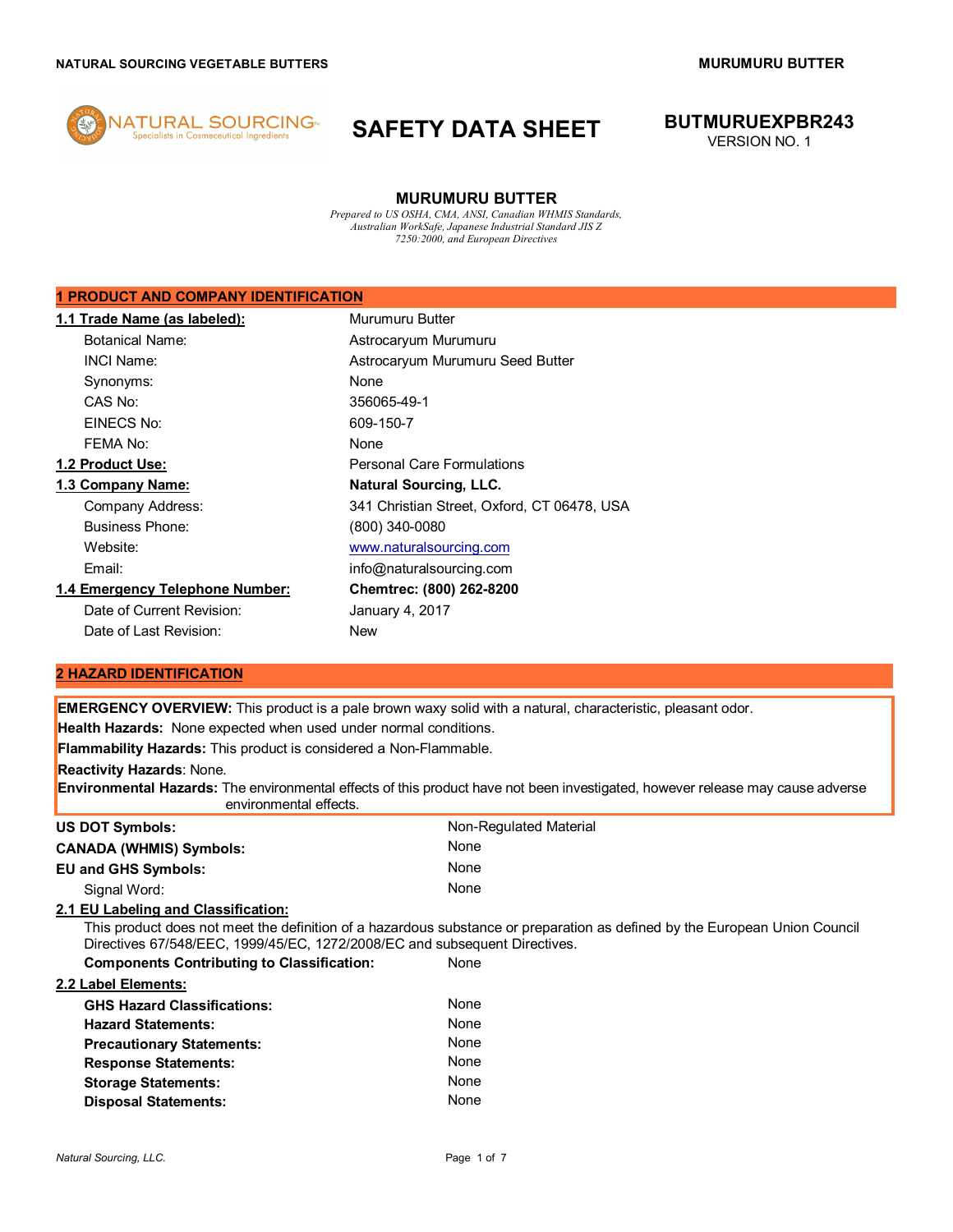# **2.3 Health Hazards or Risks From Exposure:**

#### **Symptoms of Overexposure by Route of Exposure:**

The most significant routes of overexposure for this product are by contact with skin or eyes. The symptoms of overexposure are described in the following paragraphs.

# **Acute:**

Inhalation: None expected when used under normal conditions.

Skin Contact: None expected when used under normal conditions.

Eye Contact: None expected when used under normal conditions.

Ingestion: None expected when used under normal conditions.

**Chronic:** No data available.

**4 FIRST AID MEASURES**

### **Target Organs:**

Acute: No data available.

Chronic: No data available

# **3 COMPOSITION / INFORMATION ON INGREDIENTS**

**3.1 Type of Product:** Natural Sourcing Vegetable Butters

| varedients.               | WT%  | ີ ^ S No.    . | EINECS<br>No.            | assification<br>$-1$<br>1266<br>па |
|---------------------------|------|----------------|--------------------------|------------------------------------|
| Murumuru<br><b>Butter</b> | 100% | -49-<br>356065 | --<br>$150 -$<br>$609 -$ | $\cdot$<br>Classified<br>Not       |

**Note:** All WHMIS required information is included in appropriate sections based on the ANSI Z400.1-2010 format. This product has been classified in accordance with the hazard criteria of the CPR and the SDS contains all the information required by the CPR, EU Directives and the Japanese Industrial Standard JIS Z 7250:2000

| 4.1 Description of First Aid Measures:                                |                                                                                                                                                                                                                                                                                                                                                                                                    |
|-----------------------------------------------------------------------|----------------------------------------------------------------------------------------------------------------------------------------------------------------------------------------------------------------------------------------------------------------------------------------------------------------------------------------------------------------------------------------------------|
| <b>Eye Contact:</b>                                                   | If product enters the eyes, flush with plenty of water or eye wash<br>solution for several minutes. Seek medical attention if irritation persists.                                                                                                                                                                                                                                                 |
| <b>Skin Contact:</b>                                                  | Wash skin thoroughly with soap and water after handling. Seek medical<br>attention if irritation develops and persists.                                                                                                                                                                                                                                                                            |
| Inhalation:                                                           | If breathing becomes difficult, remove victim to fresh air. If necessary,<br>use artificial respiration to support vital functions. Seek medical<br>attention.                                                                                                                                                                                                                                     |
| Ingestion:                                                            | If product is swallowed, call physician or poison center if you feel<br>unwell. If professional advice is not available, do not induce vomiting.<br>Never induce vomiting or give diluents (milk or water) to someone who<br>is unconscious, having convulsions, or who cannot swallow. Seek<br>medical advice. Take a copy of the label and/or SDS with the victim to<br>the health professional. |
| <b>Medical Conditions Generally Aggravated by</b><br><b>Exposure:</b> | No data available                                                                                                                                                                                                                                                                                                                                                                                  |
| 4.2 Symptoms and Effects Both Acute and Delayed:                      | Contact with eyes may cause irritation.                                                                                                                                                                                                                                                                                                                                                            |
| 4.3 Recommendations to Physicians:                                    | Treat symptoms and eliminate overexposure.                                                                                                                                                                                                                                                                                                                                                         |
| <b>5 FIRE FIGHTING MEASURES</b>                                       |                                                                                                                                                                                                                                                                                                                                                                                                    |
| 5.1 Fire Extinguishing Materials:                                     |                                                                                                                                                                                                                                                                                                                                                                                                    |

**Use the following fire extinguishing materials: Water Spray:** No

**Foam:** Yes **Halon:** Yes

**Carbon Dioxide:** Yes **Dry Chemical:** Yes **Other:** Any "C" Class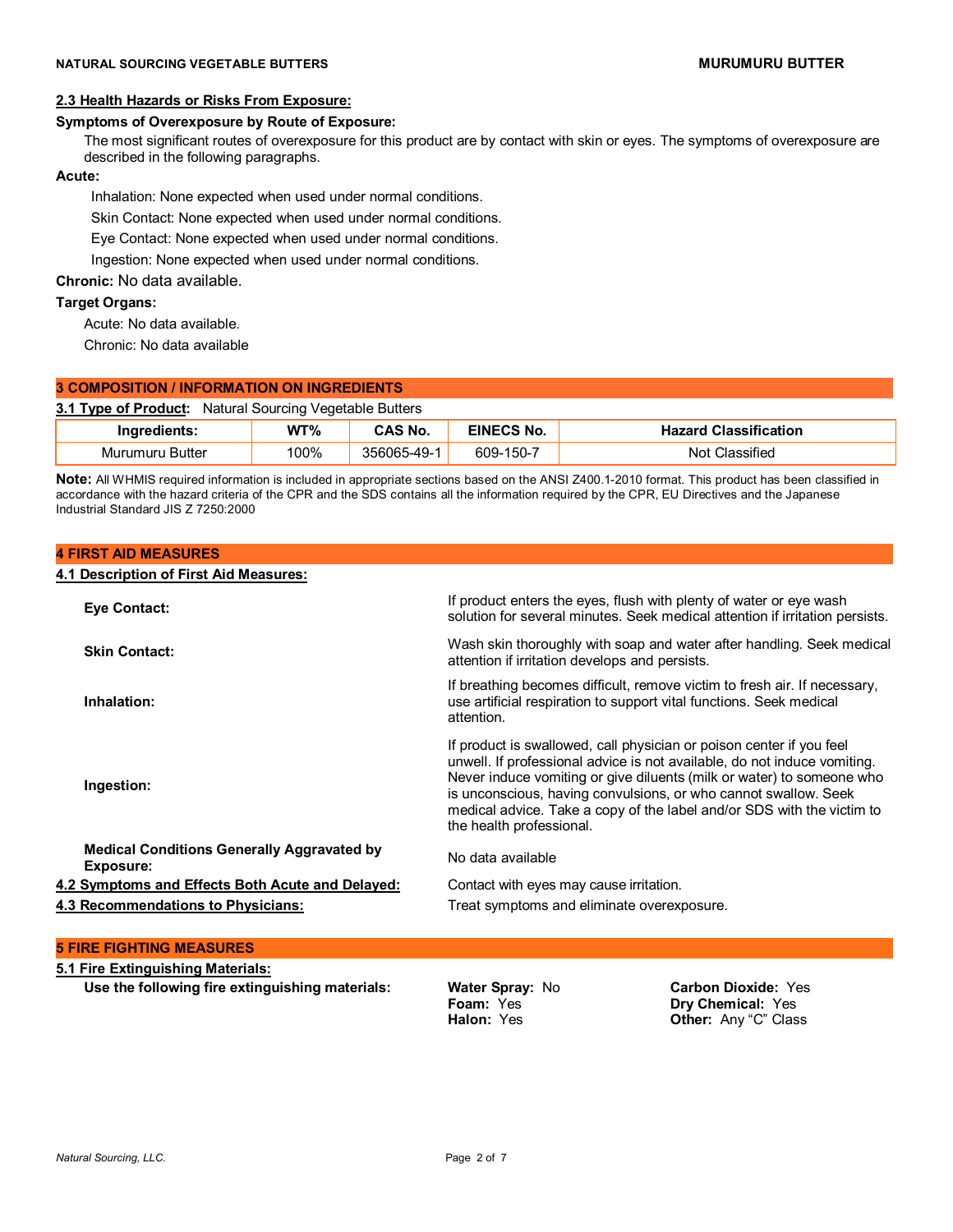#### **5.2 Unusual Fire and Explosion Hazards:**

**5.3 Special Fire-Fighting Procedures:**

Combustible material: Use air supplied equipment for fighting interior fires. Cool fire exposed containers with water.

Explosive Sensitivity to Mechanical Impact: No

Explosive Sensitivity to Static Discharge: No

• Incipient fire responders should wear eye protection.

 Structural firefighters must wear Self-Contained Breathing Apparatus (SCBA) and full protective equipment.

• Isolate materials not yet involved in the fire and protect personnel. Move containers from fire area if this can be done without risk; otherwise, cool with carefully applied water spray.

• If possible, prevent run-off water from entering storm drains, bodies of water, or other environmentally sensitive areas.



# **6 ACCIDENTAL RELEASE MEASURES (STEPS FOR SPILLS)**

# **6.1 Personal Precautions, Protective Equipment and Emergency Procedures:**

Use cautious judgment when cleaning up spill. Wear suitable protective clothing, gloves, and eye/face protection.

# **6.2 Environmental Precautions:**

Contain and collect spillage as per local regulations. Construct a dike to prevent spreading. Keep out of sewers, storm drains, surface waters, and soils.

# **6.3 Spill and Leak Response:**

**Small Spills:** Small Spills: **Small Spills: Collect material via broom or mop.** Place in tightly sealed containers for proper disposal.

Approach spill areas with caution.

Remove sources of ignition. Contain spill to smallest possible area; sweep up spilled material. Area may be slippery; take precautions.

Place in leak-proof containers. Seal tightly for proper disposal.

 Dispose of in accordance with U.S. Federal, State, and local hazardous waste disposal regulations and those of Canada and its Provinces, those of Australia, Japan and EU Member States (see Section 13, Disposal Considerations).

**Large Spills:**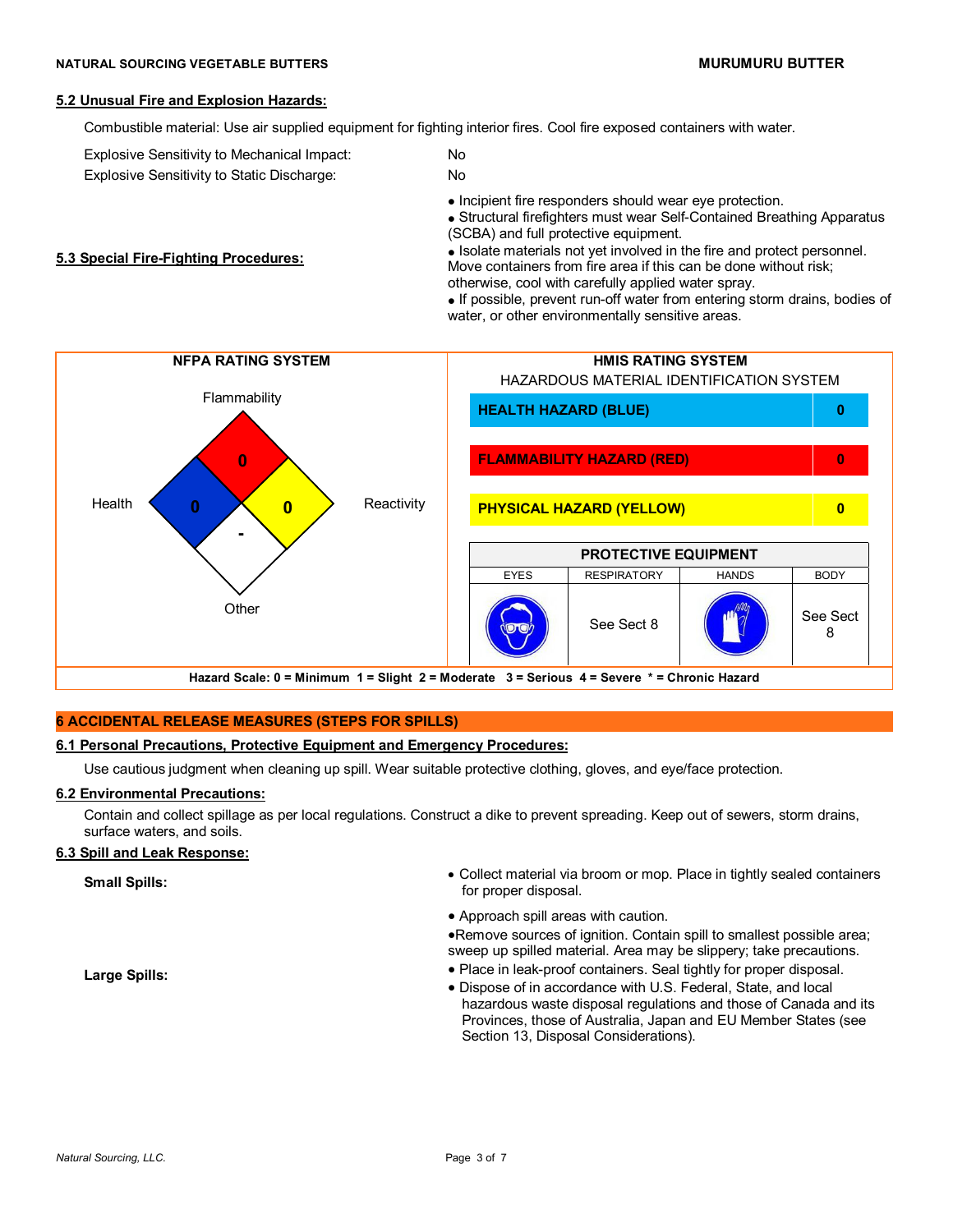#### **7 HANDLING AND STORAGE**

#### **7.1 Precautions for Safe Handling:**

To prevent eye contact under the foreseeable conditions of use, wear appropriate safety eyewear. Wash thoroughly after handling. **7.2 Storage and Handling Practices:**

Wash down with water and air dry.

### **7.3 Specific Uses:**

Comply with the regulations and product data sheet. No specific recommendations. Apply the above handling guidelines. Store in closed containers below 30°C in well ventilated areas. Ground containers are recommended when dispensing. Do not store or use near heat, sparks, or flame and store out of sun. Never use pressure to empty. Do not puncture, drag, or slide containers. Handle in well ventilated areas.

# **8 EXPOSURE CONTROL/PERSONAL PROTECTION**

| 8.1 Exposure Parameters: |                |                      |                      |
|--------------------------|----------------|----------------------|----------------------|
| Ingredients              | No.<br>۰^c     | <b>OSHA PEL</b>      | NIOSH PFI            |
| Butter<br>Murumuru       | -49-<br>56065. | : established<br>Not | ' established<br>N∩t |

**Ventilation and Engineering Controls:** Use with adequate ventilation to ensure exposure levels are maintained below the limits provided above.

*The following information on appropriate Personal Protective Equipment is provided to assist employers in complying with OSHA regulations found in 29 CFR Subpart I (beginning at 1910.132) or equivalent standard of Canada, or standards of EU member states (including EN 149 for respiratory PPE, and EN 166 for face/eye protection), and those of Japan. Please reference applicable regulations and standards for relevant details.*

| <b>Respiratory Protection:</b> | Not required for properly ventilated areas.<br>Maintain airborne contaminant concentrations below guidelines listed<br>above, if applicable. If necessary, use only respiratory protection<br>authorized in the U.S. Federal OSHA Respiratory Protection Standard<br>(29 CFR 1910.134), equivalent U.S. State standards, Canadian CSA<br>Standard Z94.4-93, the European Standard EN149, or EU member<br>states.                                                                          |
|--------------------------------|-------------------------------------------------------------------------------------------------------------------------------------------------------------------------------------------------------------------------------------------------------------------------------------------------------------------------------------------------------------------------------------------------------------------------------------------------------------------------------------------|
| <b>Eye Protection:</b>         | Safety glasses or goggles are recommended.<br>If necessary, refer to U.S. OSHA 29 CFR 1910.133, Canadian<br>Standards, and the European Standard EN166, Australian Standards,<br>or relevant Japanese Standards.                                                                                                                                                                                                                                                                          |
| <b>Hand Protection:</b>        | Chemical resistant gloves are recommended to prevent skin contact.<br>If necessary, refer to U.S. OSHA 29 CFR 1910.138, the European<br>Standard DIN EN 374, the appropriate Standards of Canada, Australian<br>Standards, or relevant Japanese Standards.                                                                                                                                                                                                                                |
| <b>Body Protection:</b>        | Use body protect appropriate to task being performed.<br>If necessary, refer to appropriate Standards of Canada, or appropriate<br>Standards of the EU, Australian Standards, or relevant Japanese<br>Standards. If a hazard of injury to the feet exists due to falling objects,<br>rolling objects, where objects may pierce the soles of the feet or<br>where employee's feet may be exposed to electrical hazards, use foot<br>protection, as described in U.S. OSHA 29 CFR 1910.136. |

#### **9 PHYSICAL AND CHEMICAL PROPERTIES**

# **9.1 Information on Basic Physical and Chemical Properties:**

**Appearance (Physical State and Color):** This product is a pale brown waxy solid with a natural, characteristic, pleasant odor. **Odor:** Natural, characteristic, pleasant **Odor Threshold:** Not Available **pH:** Not Available **Melting/Freezing Point:** 25 – 30°C **Boiling Point:** Not Available **Flash Point:** Not Available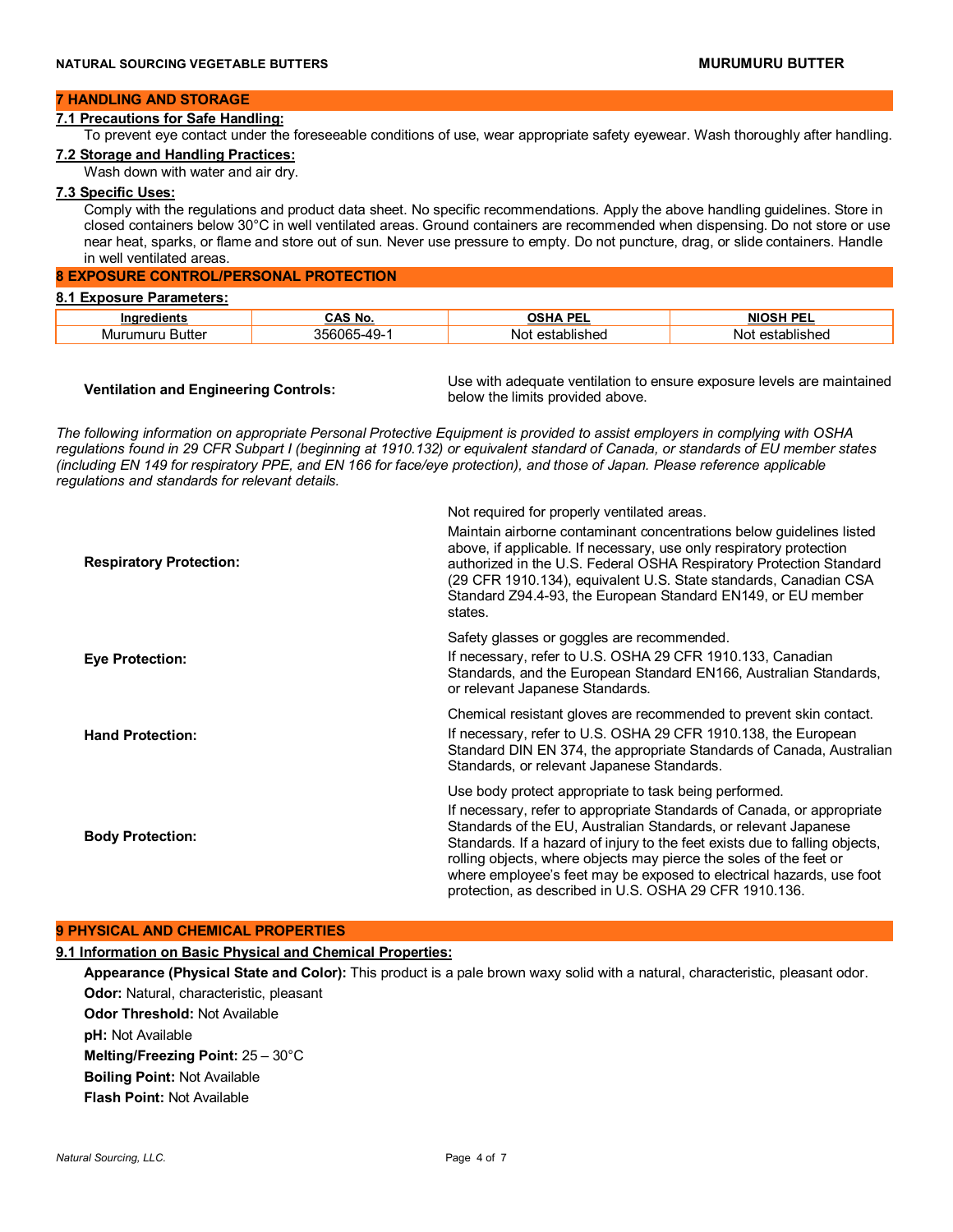# **NATURAL SOURCING VEGETABLE BUTTERS MURUMURU BUTTER**

**Evaporation Rate:** Not Available **Flammability (Solid; Gas):** Not Available **Upper/Lower Flammability or Explosion Limits:** Not Available **Vapor Pressure (mm Hg @ 25°C (77° F):** Not Available **Vapor Density:** Not Available **Relative Density:** Not Available **Specific Gravity:** 0.890 - 0.920 g/cm<sup>3</sup>  **Solubility in Water:** Insoluble in H2O. Soluble in alcohol and oils **Weight per Gallon:** Not Available **Partition Coefficient (n-octanol/water):** Not Available **Auto-Ignition Temperature:** Not Available **Decomposition Temperature:** Not Available **Viscosity:** Not Available **9.2 Other Information:** No additional information available at this time.

| <b>10 STABILITY AND REACTIVITY</b>         |                                                                                                                                                                                                                                  |
|--------------------------------------------|----------------------------------------------------------------------------------------------------------------------------------------------------------------------------------------------------------------------------------|
| <b>10.1 Reactivity:</b>                    | This product is not reactive.                                                                                                                                                                                                    |
| 10.2 Stability:                            | Stable under conditions of normal storage and use.                                                                                                                                                                               |
| 10.3 Possibility of Hazardous Reactions:   | Will not occur under conditions of normal storage and use.                                                                                                                                                                       |
| 10.4 Conditions to Avoid:                  | Avoid temperatures over 180°C for food applications and over 60°C for<br>cosmetics applications.                                                                                                                                 |
| 10.5 Incompatible Substances:              | Keep away from oxidizing agents, excessive heat, and sources of<br>ignition.                                                                                                                                                     |
| 10.6 Hazardous Decomposition Products:     | Decomposition produces acid fumes and smoke. Combustion produces<br>monoxide and carbon dioxide.                                                                                                                                 |
| <b>11 TOXICOLOGICAL INFORMATION</b>        |                                                                                                                                                                                                                                  |
| 11.1 Information on Toxicological Effects: |                                                                                                                                                                                                                                  |
| Toxicity Data:                             | No data available                                                                                                                                                                                                                |
| <b>Suspected Cancer Agent:</b>             | Ingredients within this product are not found on the following lists:<br>FEDERAL OSHA Z LIST, NTP, IARC, or CAL/OSHA and therefore are<br>not considered to be, nor suspected to be, cancer-causing agents by<br>these agencies. |
| Irritancy:                                 | Skin: Not expected to be an irritant<br>Eyes: Not expected to be an irritant                                                                                                                                                     |
| <b>Sensitization to the Product:</b>       | This product is not expected to cause skin sensitization.                                                                                                                                                                        |
| <b>Reproductive Toxicity:</b>              | No specific information is available concerning the effects of this<br>product and its components on the human reproductive system.                                                                                              |
| <b>12 ECOLOGICAL INFORMATION</b>           |                                                                                                                                                                                                                                  |
| 12.1 Toxicity:                             | No data available                                                                                                                                                                                                                |

| IZ.I I UAIUILY.                          | <u>iyu udid dvalidiya</u>                                               |
|------------------------------------------|-------------------------------------------------------------------------|
| 12.2 Persistence and Degradability:      | No specific data available on this product.                             |
| 12.3 Bioaccumulative Potential:          | No specific data available on this product.                             |
| 12.4 Mobility in Soil:                   | No specific data available on this product.                             |
| 12.5 Results of PBT and vPvB Assessment: | No specific data available on this product.                             |
| 12.6 Other Adverse Effects:              | No data available                                                       |
| 12.7 Water Endangerment Class:           | At present, there are no ecotoxicological assessments for this product. |
|                                          |                                                                         |
| <b>13 DISPOSAL CONSIDERATIONS</b>        |                                                                         |

**13.1 Waste Treatment Methods:** Waste disposal must be in accordance with appropriate U.S. Federal, State, and local regulations, those of Canada, Australia, EU Member States and Japan. **13.2 EU Waste Code:** Not determined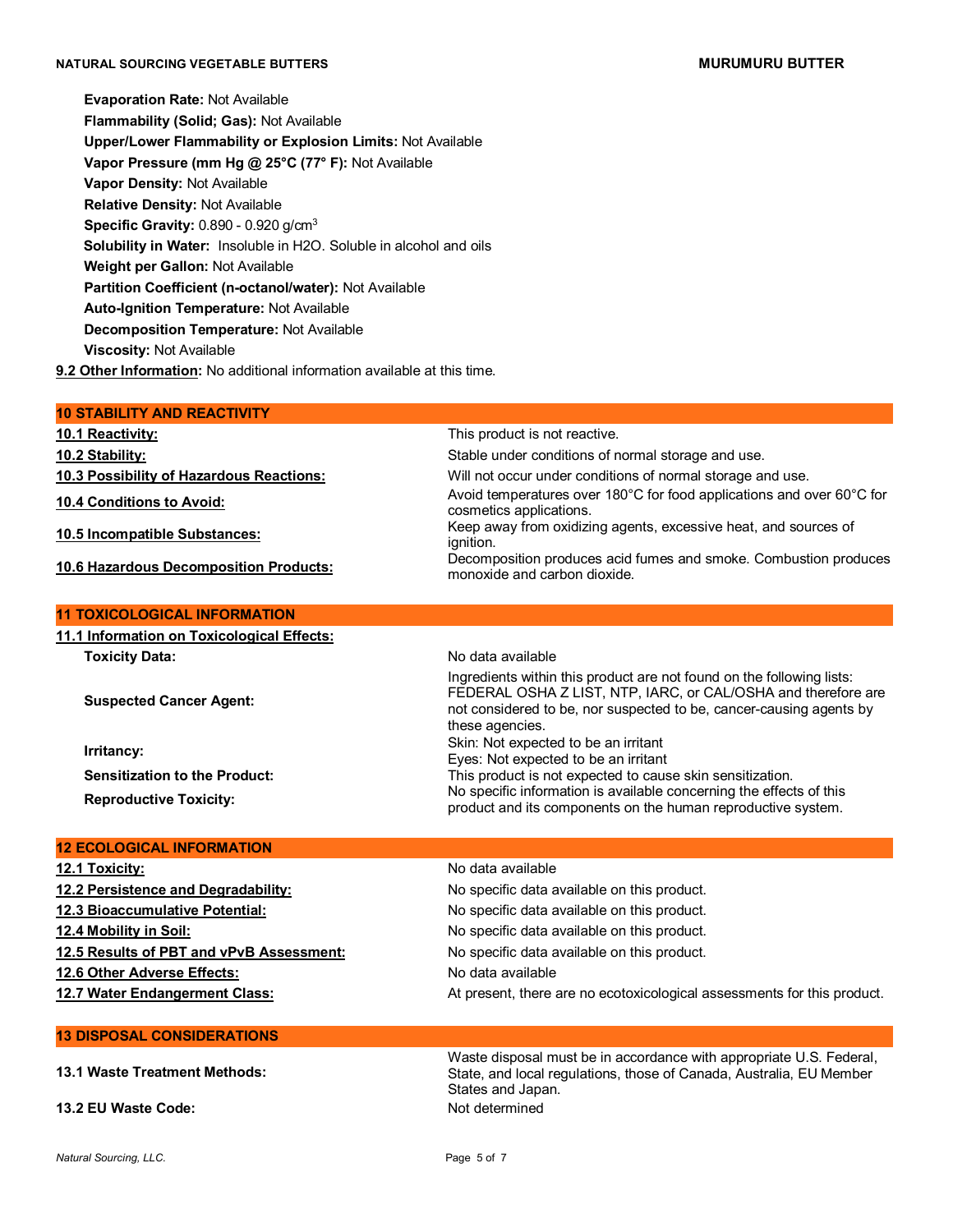#### **14 TRANSPORTATION INFORMATION**

| US DOT, IATA, IMO, ADR:                                                                               |                                                                                                                                                   |
|-------------------------------------------------------------------------------------------------------|---------------------------------------------------------------------------------------------------------------------------------------------------|
| 14.1 U.S. Department of Transportation (DOT) Shipping Regulations:                                    |                                                                                                                                                   |
| This product is classified (per 49 CFR 172.101) by the U.S. Department of Transportation, as follows. |                                                                                                                                                   |
| <b>UN Identification Number:</b>                                                                      | Non-Regulated Material                                                                                                                            |
| <b>Proper Shipping Name:</b>                                                                          | <b>None</b>                                                                                                                                       |
| <b>Hazard Class Number and Description:</b>                                                           | None                                                                                                                                              |
| <b>Packing Group:</b>                                                                                 | None                                                                                                                                              |
| DOT Label(s) Required:                                                                                | <b>None</b>                                                                                                                                       |
| North American Emergency Response Guidebook<br>Number:                                                | None                                                                                                                                              |
| <b>RQ Quantity:</b>                                                                                   | None                                                                                                                                              |
| 14.2 Environmental Hazards:                                                                           |                                                                                                                                                   |
| <b>Marine Pollutant:</b>                                                                              | The components of this product are not designated by the Department<br>of Transportation to be Marine Pollutants (49 CFR 172.101, Appendix<br>B). |
| 14.3 Special Precaution for User:                                                                     | None                                                                                                                                              |
| 14.4 International Air Transport Association Shipping<br><b>Information (IATA):</b>                   | This product is not considered as dangerous goods.                                                                                                |
| 14.5 International Maritime Organization Shipping<br><b>Information (IMO):</b>                        | This product is not considered as dangerous goods.                                                                                                |
| 14.6 Transport in Bulk According to Annex II of Marpol<br>73/78 and IBC Code:                         |                                                                                                                                                   |
| European Agreement Concerning the International<br>Carriage of Dangerous Goods by Road (ADR:)         | This product is not considered by the United Nations Economic<br>Commission for Europe to be dangerous goods.                                     |

# **15 REGULATORY INFORMATION**

#### **15.1 Safety, Health and Environmental Regulations Specific for the Substance or Mixture:**

United States Regulations:

### **U.S. SARA Reporting Requirements:**

The components of this product are subject to the reporting requirements of Sections 302, 304, and 313 of Title III of the Superfund Amendments and Reauthorization Act as follows:None

# **U.S. SARA Threshold Planning Quantity:**

There are no specific Threshold Planning Quantities for the components of this product. The default Federal MSDS submission and inventory requirement filing threshold of 10,000 lbs (4,540 kg) therefore applies, per 40 CFR 370.20.

#### **U.S. CERCLA Reportable Quantity:**

None

#### **U.S. TSCA Inventory Status:**

The components of this product are listed on the TSCA Inventory or are exempted from listing.

### **Other U.S. Federal Regulations:**

None known

#### **California Safe Drinking Water and Toxic Enforcement Act (Proposition 65):**

This product does not contain ingredients on the Proposition 65 Lists.

# **15.2 Canadian Regulations:**

#### **Canadian DSL/NDSL Inventory Status:**

Components are DSL Listed, NDSL Listed and/or are exempt from listing

#### **Other Canadian Regulations:**

Not applicable

# **Canadian Environmental Protection Act (CEPA) Priorities Substances Lists:**

This product has been classified in accordance with the hazard criteria of the Controlled Products Regulations and the MSDS contains all of the information required by those regulations.